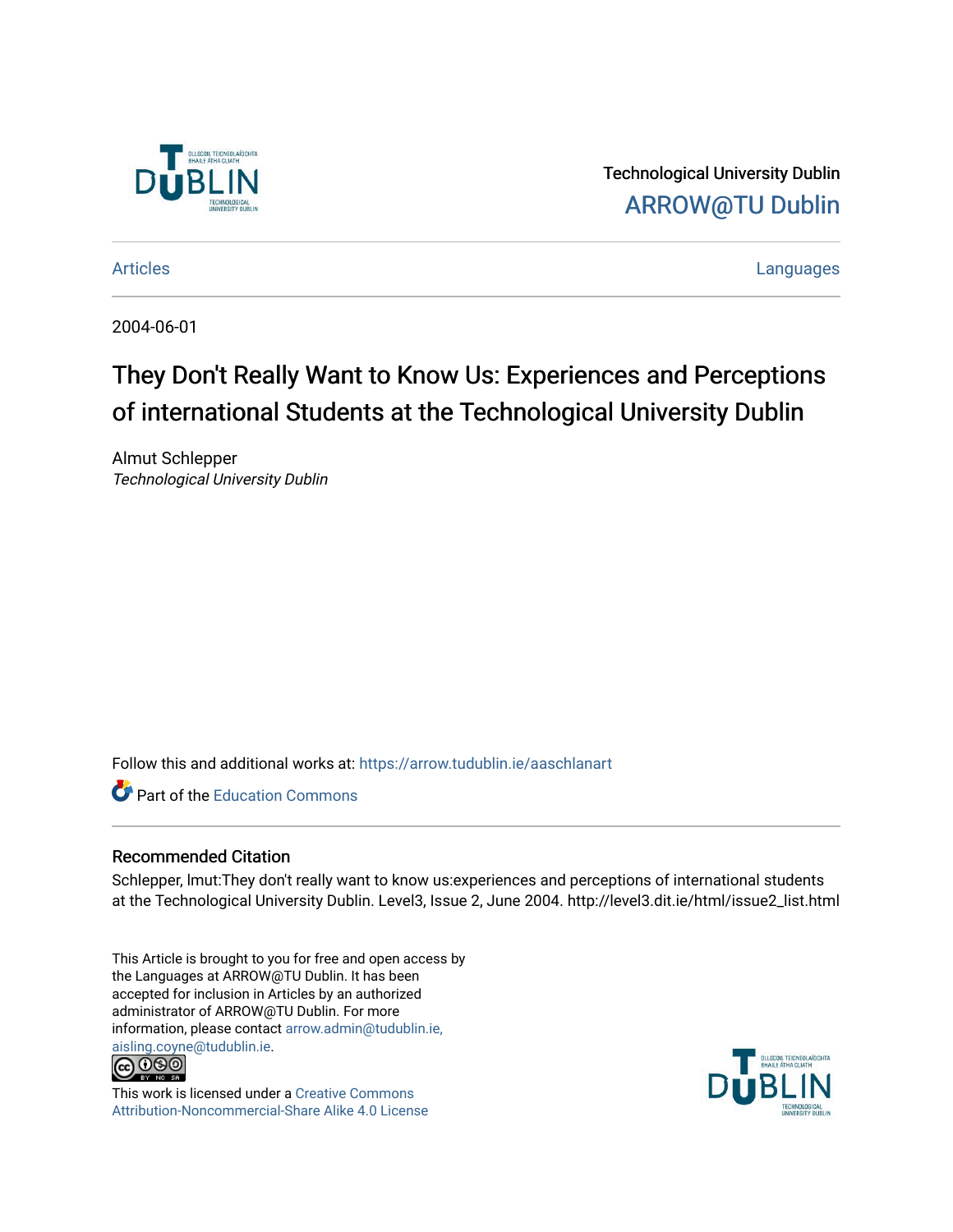# They don't really want to know us': experiences and perceptions of international students at the Dublin Institute of **Technology**

#### *Author - [Almut Schlepper](http://level3.dit.ie/html/issue2/schlepper/schlepper_refs.html)*

Unless you conduct yourselves with more restraint and moderation towards them [overseas students], they will be driven into abandoning their studies and leaving the country, which we by no means desire'.<br>

King Henry III in Cambridge, 1231 [\(Elsey and Kinnell 1990: 1\)](http://level3.dit.ie/html/issue2/schlepper/schlepper_refs.html#elsey)

The words of Henry III suggest that movement of students between countries is not a modern phenomenon. The internationalisation of higher education was promoted for centuries by the tradition of wandering scholars. Brennan [\(2003: 41\)](http://level3.dit.ie/html/issue2/schlepper/schlepper_refs.html#brennan) suggests that a true university cannot exist without multiculturalism, and refers to John Henry Newman for whom the university is the knowledge and genius gained from harnessing the talents of a diversity of people, from a diversity of geographical locations and a diversity of cultural backgrounds, who apply their talents to a spectrum of subjects at the same institution. Therefore I would agree with Cohen [\(1995: 1\)](http://level3.dit.ie/html/issue2/schlepper/schlepper_refs.html#cohen) who holds that multicultural societies require multicultural universities. The Irish government made a commitment to inter-culturalism in the White Paper on Adult Education [\(2000\)](http://level3.dit.ie/html/issue2/schlepper/schlepper_refs.html#dept) which it defines as 'the need to frame educational policy and practice in the context of serving a diverse population as opposed to a uniform one, and the development of curricula, materials, training and inservice, modes of assessment and delivery methods which accept such diversity as the norm' [\(Department of Education and Science, 2000: 13\)](http://level3.dit.ie/html/issue2/schlepper/schlepper_refs.html#dept).

It seems, however, that the benefits of a diverse student population have not been the driving factor in the recruitment of international students. Because of falling numbers of Irish students, the highereducation sector third-level institutions have become increasingly dependent on the revenue generated by international students who pay an average fee of €10,000. The Dean of Medicine and Health at University College Cork, Professor Michael Murphy, states: 'The *only* reason we have brought in non EUstudents is because we would have to shut our doors without their fees. They heavily subsidise Irish students' [\(Donnellan 2003, italics added\)](http://level3.dit.ie/html/issue2/schlepper/schlepper_refs.html#donnellan). Ireland follows the path previously trod by Britain, where the complaint was made much earlier that international students were seen as remedying the financial situation rather than as a significant feature of future academic development [\(Elsey and Kinnell 1990:](http://level3.dit.ie/html/issue2/schlepper/schlepper_refs.html#elsey)  [17\)](http://level3.dit.ie/html/issue2/schlepper/schlepper_refs.html#elsey). In the debate about international students, little importance is given to the academic or cultural benefits the universities could gain from 'internationalisation at home'.

Apart from this degrading view of international students as revenue-generators, the institutions fail to provide for the practical implications of a diverse student body. The structures and support services are not appropriate to the high fees they are paying. The literature in the UK has identified and discussed the paradox that the international students were supposed to create extra revenue while at the same time the fees had to cover the additional support they need [\(Kinnell 1990: 40\)](http://level3.dit.ie/html/issue2/schlepper/schlepper_refs.html#kinnell). Irish international students have complained about the exorbitant fees and unjustified increases, while there is no system in place for loans or scholarships [\(Horan, 2003\)](http://level3.dit.ie/html/issue2/schlepper/schlepper_refs.html#horan). According to Dr Rebecca Hughes from the University of Nottingham, admitting a wider student body involves not only 'salivating over the benefits, but also meeting the costs. It demands a mature strategy in terms of internationalisation in contradistinction to straight international recruitment' [\(Hughes, 2004\)](http://level3.dit.ie/html/issue2/schlepper/schlepper_refs.html#hughes).

#### **Racism in education**

The death of the Chinese student Zhao Liu Tao following a racist attack in Dublin in January 2002 has shown that international students are not immune to the increasing xenophobia and racism in Irish society. Apart from reports about racist attitudes of Irish students [\(Union of Students in Ireland, 2003\)](http://level3.dit.ie/html/issue2/schlepper/schlepper_refs.html#union) the segregation of international students reflects the 'institutional and social tainting of "otherness"' that exists in Irish society [\(FitzGibbon 2003: 48\)](http://level3.dit.ie/html/issue2/schlepper/schlepper_refs.html#fitzgibbon). This 'everyday racism' with its patronising, marginalisation and passive tolerance is not a separate phenomenon but has to be seen in context with the institutional and ideological racism by which it is shaped [\(Essed 1991: 288\)](http://level3.dit.ie/html/issue2/schlepper/schlepper_refs.html#essed). This racism and racialisation influence the experiences of the international students at the level of the institution and of interaction. One of the students interviewed expressed this connection explicitly 'Irish students - I cannot see myself fraternising with them if the situation outside is so bad. That is why I work alone in class and laboratory. It's inevitable.'

The lack of integration of international students with Irish students on the interactional level corresponds with a lack of policies and structures on the institutional level.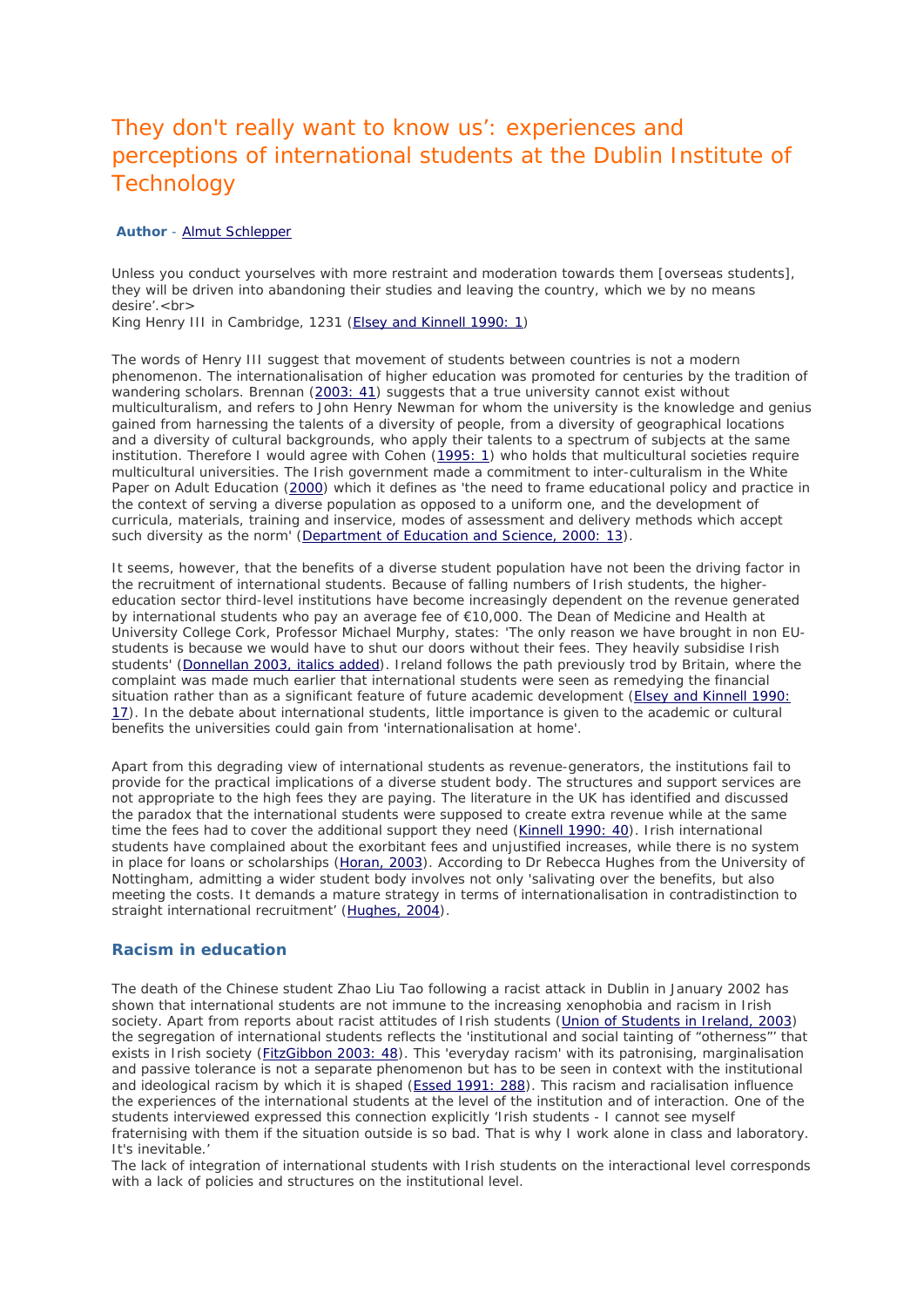While adjustment *to* Irish society and educational system is expected from the international student, adjustment *by* the society and its institution is limited [\(Sinha 2003: 83\)](http://level3.dit.ie/html/issue2/schlepper/schlepper_refs.html#sinha).

Like many other third-level institutions, the Dublin Institute of Technology (DIT) has no policies addressing the issue of a multicultural university. There are no structures in place to give international students support by way of tutor or buddy system, and there are no organised places or events were they could meet with other students. There are no official channels through which they can make themselves heard or process complaints. There is no visual representation of 'non-white' students.

#### **The research process**

The research was conducted on the Kevin Street campus of the DIT as it has the highest number of international students across the faculties of science, engineering, applied arts and business. For a number of reasons, the timing and sample were extremely limited, therefore the study has more a character of an exploratory pilot study. The fact that I am a lecturer at the college posed a number of problems as it increased the bias and the hierarchical relationship between researcher and researched – even though none of the participants were my own students. The researcher must play a number of conflicting roles in his/her organisation, so a high degree of reflexivity is necessary both during the research process and in the interpretation of the results [\(Alvesson and Sköldberg, 2000: 6\)](http://level3.dit.ie/html/issue2/schlepper/schlepper_refs.html#alvesson). These methodological problems are counterbalanced by some advantages: doing research at you work place one has both formal and informal access to information. Afterwards it offers the possibility to disseminate the results to participants and college authorities in order to try and implement the suggestions for improvement. The research findings and emanating suggestions were also discussed with the president of DIT, the international student officer and the dean for international students, all of whom were appointed after the research was carried out. It remains to be seen whether they take the recommendations on board.

A mixture of methods was applied. A self-completion questionnaire was send out to the 80 international students at the college both by e-mail and by traditional mail. Twenty-seven of these were returned and analysed. A deeper and more detailed account was obtained by interviewing 15 students. The majority of students were Chinese, reflecting their predominance among international students in Dublin. The other countries represented were Zambia, Swaziland, Nigeria, Algeria, Libya, Saudi Arabia, Oman, Pakistan, Bangladesh, Japan, Venezuela and Bulgaria. To complement the picture, lecturers were asked for their comments and observations in a short questionnaire which was sent out by e-mail and hard copy; 22 lecturers responded.

# **Research findings**

Results from students' questionnaire and interviews

The international students are a highly diverse group, with different experiences and backgrounds. They differ not only according to country of origin, gender and religion but they also have different educational and linguistic backgrounds; a large age span, different ways of supporting themselves financially; varying degrees of contact with other students, lecturers and administration; and different experiences regarding discrimination. This illustrates what Dr Sanjay Sharma stresses in saying that 'the only thing to be certain of when teaching in a multicultural context, 'is how little is actually known about the heterogeneity of the student body… or rather, *how little should be assumed about them*' (*[Sharma](http://level3.dit.ie/html/issue2/schlepper/schlepper_refs.html#sharma)  [2003: 24, italics in original](http://level3.dit.ie/html/issue2/schlepper/schlepper_refs.html#sharma)*).

The following issues were raised by a large number of students (actual student quotations italics):

They are critical of fees (the amount, the method of payment and the lack of fairness), believing that the high fees do not correspond with a high level of support by the institute. *It should think about how to make us more comfortable and satisfied. This is a way the college could do promotion, to get students to come here.*

They have to make an effort to adapt to the different demands of the educational system, forms of assessment and different teacher-student relationships. *The lecturers should give foreigners extra time, the speed is too fast. I can't cope with the speed. I can't even take notes. They should give private lessons.*

While having problems with the content of studies, nearly all have problems with the English language which is often caused by different accents and specific vocabulary. The language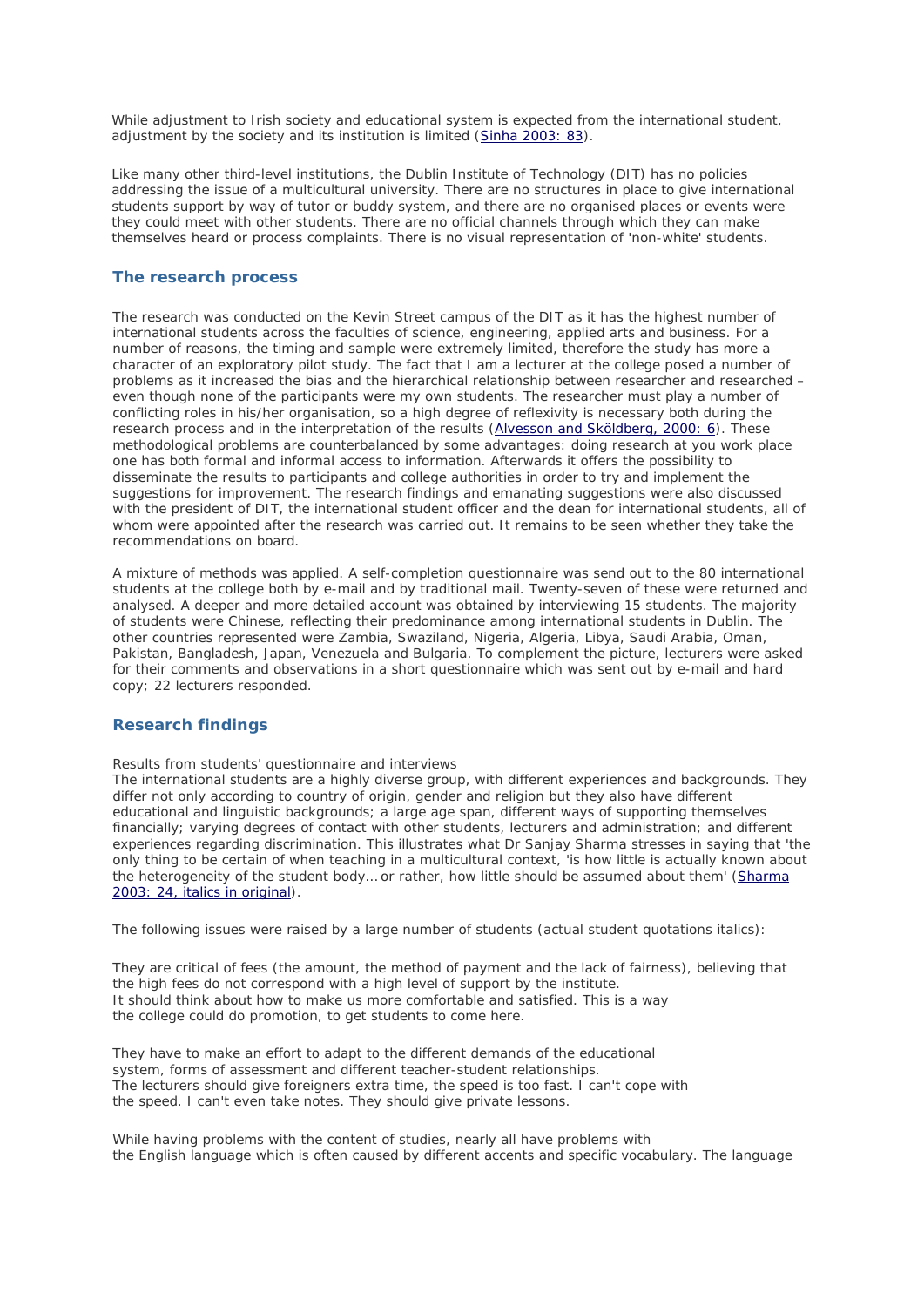barrier seems to be both the cause and the result of their limited contact with home students. *It'd be good if they treated us as equals, not aliens.*

Many students will not ask if they have a problem it requires a lot of attention from lecturers. *If you don't ask they won't come to you.*

Contact and support comes mainly from other international students, especially from their own country, and to some extent from the lecturers. They complain, however, of little support from the administration and student's union. We come here and we know nothing and have to ask a lot of questions. They get fed up with us asking *questions and also our English is not good enough.*

Although most students experienced discrimination outside college they do not explicitly refer to it within the college. However their suggestions imply that they do sometimes feel discriminated against, especially by being ignored rather than included. *They don't really want to know you.* Contact with Irish students is very limited even in college because international students are feeling distanced and ignored. Their wish for Irish students to initiate the encounter is met by lack of interest of Irish students. *They should be more forthcoming to the international students. They have a culture which we have to learn and they the can learn from us.* This is increased by language and cultural barriers, age (maturity), different ways of socialising, and even no time for socialising because of work demands. *They have a different way of communicating, different topics.*

It is hard to get to know people other than superficially. You don't know what they are exactly thinking.

The international students wish to overcome this distancing by uniting among themselves and by making themselves 'known', but there is a lack of structural and institutional support, no forum but even no informal get-togethers.

*I want to mingle with them, I want to make friends with them, want to let them know that I am just as human as they are, just as friendly as anyone else, give me a chance.*

# **Results from the lecturer's questionnaire**

Nearly all of the lecturers saw the international students as an asset to the course because of their maturity, motivation, diligence and commitment, and because they add an intercultural dimension to the classroom. They are seen as having a positive effect on the Irish students by setting a good example and by 'internationalising' those students who have little experience of life abroad. While the issue of content is not regarded as problematic, most lecturers consider the language difficulties a challenge to their teaching. They are aware that the difficulties do not merely require extra effort by the student but also that they themselves have to invest more time and effort, develop sensibility and adapt their teaching to the needs of a more heterogeneous class group.

Some lecturers feel that they require more preparation and training, more information about the background of the students. The issues of culturally sensitive course content and the opportunities of a culturally heterogeneous group are appreciated particularly by the language teachers. On the issue of fairness, a lack of equality in assessments (e.g. the need for extra time in exams and use of electronic dictionaries) is only acknowledged by some lecturers. Considering the large drop in student numbers it is remarkable that very few lecturers mention the fact that not only their employer is dependent on the income the international student but some courses are dependent on their numbers for their survival. It is interesting that not only do both lecturer and students give each other 'good marks', but their answers correspond largely with each other regarding difficulties and suggestions for improvement.

# **Suggestions by students and lecturers**

Suggestions often give a better insight than explicit questions about experiences regarding lack of support and discrimination, as international students might have been reluctant to openly criticise the host institution or the lecturers, particularly as the researcher was herself a lecturer. Often, terms such as discrimination or racism have to be clarified. The following suggestions emanated from both the students and the lecturers:

Fees should be reduced, or at least different forms of payment should be allowed, and scholarships should reward achievements of students.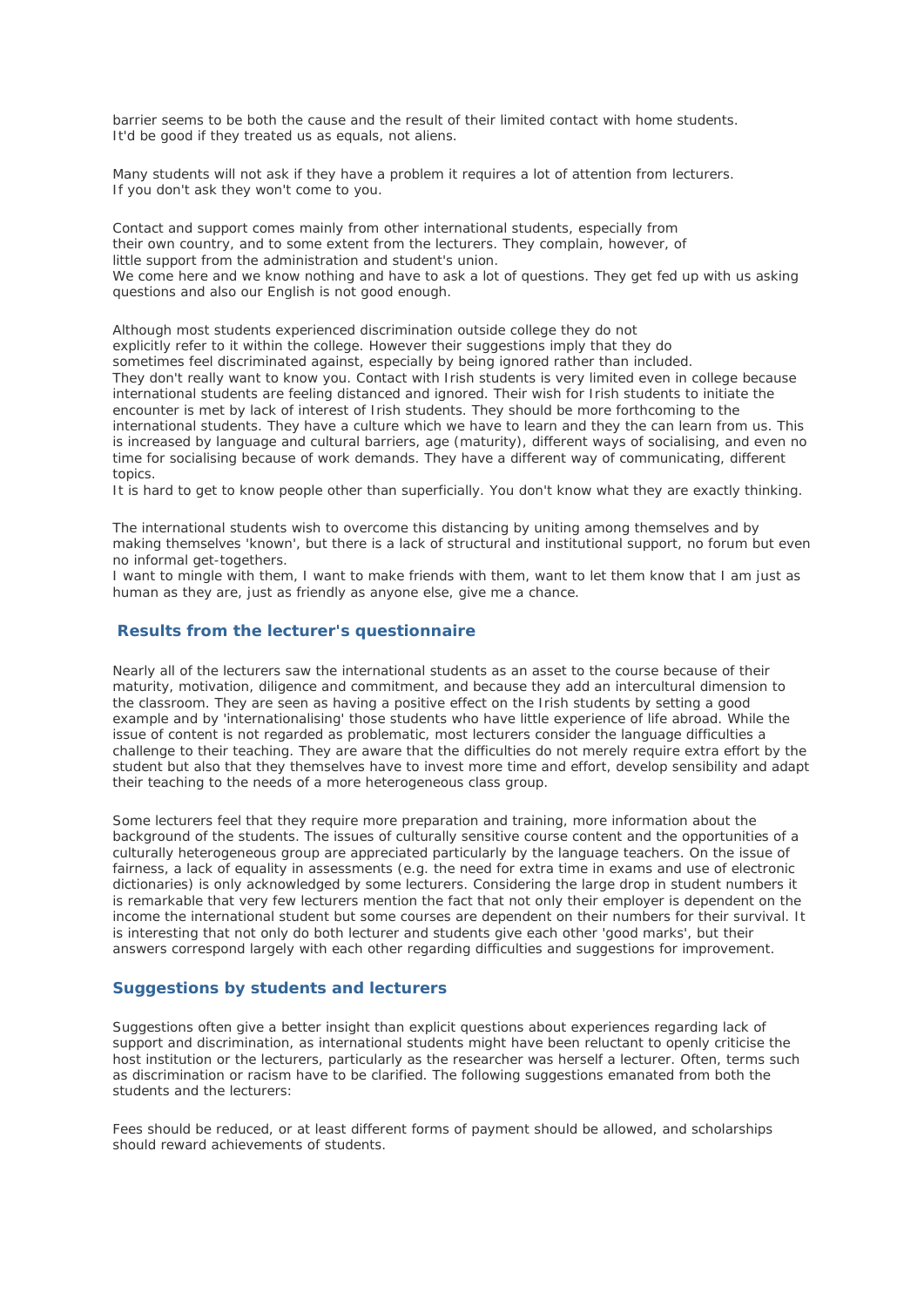The income which international students create should be matched by a higher level of support on matters such as dealings with authorities and administration, accommodation, induction/information, assessments and so on.

International students should get organised and engaged to have some sort of representation, maybe through the Students Union in order to make themselves known/heard.

To overcome the separation of Irish and international students, a number of structural and informal measures should be introduced such as involvement of the Students Union, international student's day/officer/centre/tutor/buddy system, organisation of social events, and holiday arrangements. Diversity of students requires additional training on all levels: students, lecturers, administrative staff, support services.

English language support should be increased and be specific to the level and the subject needs of the student.

# **Discussion of the findings and recommendations**

#### International Students as an asset

Much of the literature is characterised by the 'student problem' approach: whether it concerns language inadequacies or difficulties with teaching methods and different learning techniques, it was always seen as a problem for the students, not for their teachers or for the institution. To quote Elsey and Kinnell [\(1990: 2\)](http://level3.dit.ie/html/issue2/schlepper/schlepper_refs.html#elsey), '"They" had problems with "our" system (of a socio-cultural. Linguistic, academic or practical nature) which "we" could help them to overcome. Ownership of the system was largely assumed to rest with the host country'. Therefore it was a welcome surprise that a significant majority of the lecturers (20 out of 22) regarded international students as an asset. Even taking into consideration the possible skew resulting from the role of the researcher, this result is remarkable.

The reasons given for this positive attitude substantiate the arguments for the educational benefits of a diverse student population and question the attitude of higher education institutions. The positive attitude of lecturers is all the more remarkable as they concede that a more diverse student body presents a challenge to their teaching. In their view, the benefits of the presence of the international students seem to outweigh the additional effort they require: teaching methods and content have to be reconsidered, while extra attention and commitment are required especially because of language difficulties. It requires a particular sensitivity on the part of the lecturer, as international students often cannot or will not request assistance.

Students and lecturers alike confirm that mastering the content of the course does not present a problem for most of the international students, who seem to be well prepared by their home education to cope with the demands. This points to the question of why the students come here to study, making considerable financial and personal sacrifices, if similar courses are available in the homeland. According to a survey of the national statistic office, nearly 90% of Chinese students in China want to study abroad [\(Blume 2003\)](http://level3.dit.ie/html/issue2/schlepper/schlepper_refs.html#blume). A western degree is assumed to be superior and has more value on the labour market. Cohen [\(1995: 4\)](http://level3.dit.ie/html/issue2/schlepper/schlepper_refs.html#cohen) points out that many students come from countries or cultures which have been excluded from, or made the objects of, the kinds of knowledge associated with the success of Western capitalism, and they want to get their hands on this precious cultural capital and the social status associated with higher education in our society. Further exploration of the connection between political and economic dominance of the minority world on the one hand, and academic and language imperialism on the other, is not possible in the context of this paper.

#### **International students as consumers**

The suggestions confirm the findings of previous research that, considering their high level of financial contribution, international students are not getting the service to which they are entitled. The International Student Forum hosted by the Irish Council for International Students highlighted the same issues [\(Cox 2003: 53\)](http://level3.dit.ie/html/issue2/schlepper/schlepper_refs.html#cox). There are no practical provisions, such as support with accommodation, flexibility in paying the fees, no rewards for achievements by grants, no structures for representation. No allowances are made for not being a native speaker of English. The frequent complaints concerning administration clearly indicate that the students felt there was no one listening to them, no one they could approach with their problems. It has to be said that because the administrative staff are often the first and most important point of contact, they have to bear the brunt of the disappointment about the lack of support, grants and scholarships. Requests are usually directed at them – such as the prevailing issue of accommodation – which are within their remit anyway and should be addressed by DIT as a whole. It is interesting that because of the strong multicultural network, the students are quite aware of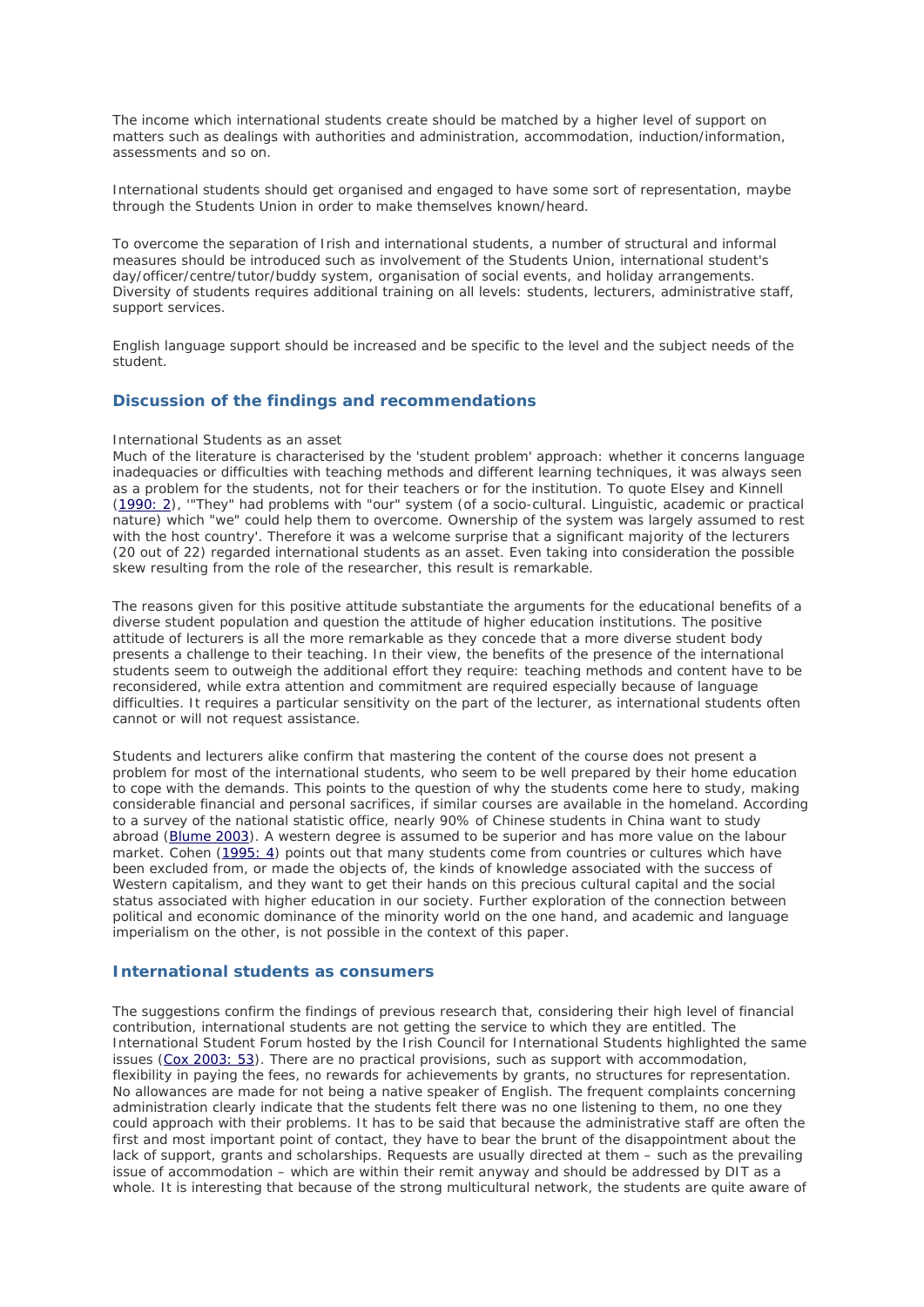what is happening in other colleges and even other countries. If DIT does not want to lose these students as consumers it is necessary to make its 'product' attractive to them. Therefore it has to make academic and other services more responsive and appropriate [\(Cox 2003: 54\)](http://level3.dit.ie/html/issue2/schlepper/schlepper_refs.html#cox).

#### **Interaction between international students and Irish students**

In order for international students to benefit fully from their sojourn in Ireland, not only will the academic and language support have to be increased but also the social aspect of their lives has to be organised in such a way as to enable them to engage with the home students and college life in general. While it will be important to introduce measures such as a tutor or buddy system as has been done at Trinity College, this sort of organised social support alone cannot overcome the reluctance of the Irish students to engage in encounters with the international students. The Students Union could do a lot more to give them a voice: for example, the student newspaper could play a more active role in this respect by interviewing individual students. A common theme of the students' suggestions is the wish to be recognised, to be given the possibility to express and engage themselves and to inform others about their country or culture. While an international day or an international society is an important step in that direction it does not guarantee the involvement of the Irish students as long as Irish national and international are seen as exclusionary. As the literature has shown, international students are again often isolated and among themselves at these events.

As Irish students were not included in the research we have to rely on what the international students perceive as reasons for the reluctance of the Irish students to engage with them: language barrier, cultural differences, age difference, different forms of socialising or simply not initiating encounters, which was perceived as disinterest. Interestingly it was remarked that the Irish students can overcome their insularity if they themselves have been studying abroad and can empathise with the experiences of the international students. As few Irish students study abroad, the 'internationalisation at home' is even more relevant and should be promoted by involving the international students at many levels of the institutional life [\(Cox 2003: 54\)](http://level3.dit.ie/html/issue2/schlepper/schlepper_refs.html#cox). However, increased contact alone does not necessary lead to understanding: there has to be an awareness of the cultural dispositions that determine both one's own behaviour and that of the 'other'. FitzGerald [\(2003: 5\)](http://level3.dit.ie/html/issue2/schlepper/schlepper_refs.html) suggests a 'cross-cultural literacy' training for communication which would enable people to deal with difference as an everyday reality.

# **Language support**

After fees, the next greatest problem perceived by both students and lecturers is the lack of language proficiency. To overcome this obstacle, more extensive and specific language support is needed. Students should not be penalised for lack of language proficiency in assessments, and special provisions should be made for them in exams (e.g. use of electronic dictionaries). It has to be noted, however, that the best way to improve language skills is contact with native speakers, which could be encouraged by mixing native and international students for group work. A buddy system, especially for incoming students, has proven useful elsewhere. Just how far language difficulties are both the cause and the effect of the segregation of international students as suggested in the literature should be further investigated [\(Roberts 2003; Kim 1991](http://level3.dit.ie/html/issue2/schlepper/schlepper_refs.html#kim)).

There were some indications that international students contribute to their isolation by keeping to themselves. This confirms research findings regarding the importance of the mono-cultural network for support and sense of identity [\(Kagan and Cohen 1990\)](http://level3.dit.ie/html/issue2/schlepper/schlepper_refs.html#kagan). The fact that multi-cultural networks with other international students ranged second on their list of priorities supports the argument that the perception of exclusion and discrimination favours the identification with other international students and the creation of another group identity [\(Schmitt et al. 2003\)](http://level3.dit.ie/html/issue2/schlepper/schlepper_refs.html#schmitt). The frequent use of the 'them' and 'us' categories suggest that the students perceive themselves already as a group. An important factor which contributes to the impossibility of mixing with Irish students is lack of time, as many students have to work in order to be able to afford the fees. This would make a reassessments of the amount and forms of payment all the more necessary.

#### **Racism**

Experiences of discrimination within the college appear to be mainly those of 'everyday racism' which, according to Essed [\(1991: 10\)](http://level3.dit.ie/html/issue2/schlepper/schlepper_refs.html#essed), is infused into familiar practices and attitudes. The students experienced many of the incidences listed in Essed's study, such as marginalisation, Euro/whitecentrism, passive tolerance, avoiding or withdrawing from social contact, automatic in-group preference among whites, humiliation, petty harrassment and denigration of their culture. According to Sinha [\(2003: 86\)](http://level3.dit.ie/html/issue2/schlepper/schlepper_refs.html#sinha) this subtle, hard-to-identify racism, 'these barely audible messages about my people as lesser' is the way racism is experienced at least 90% of the time. Apart from some discriminatory remarks about their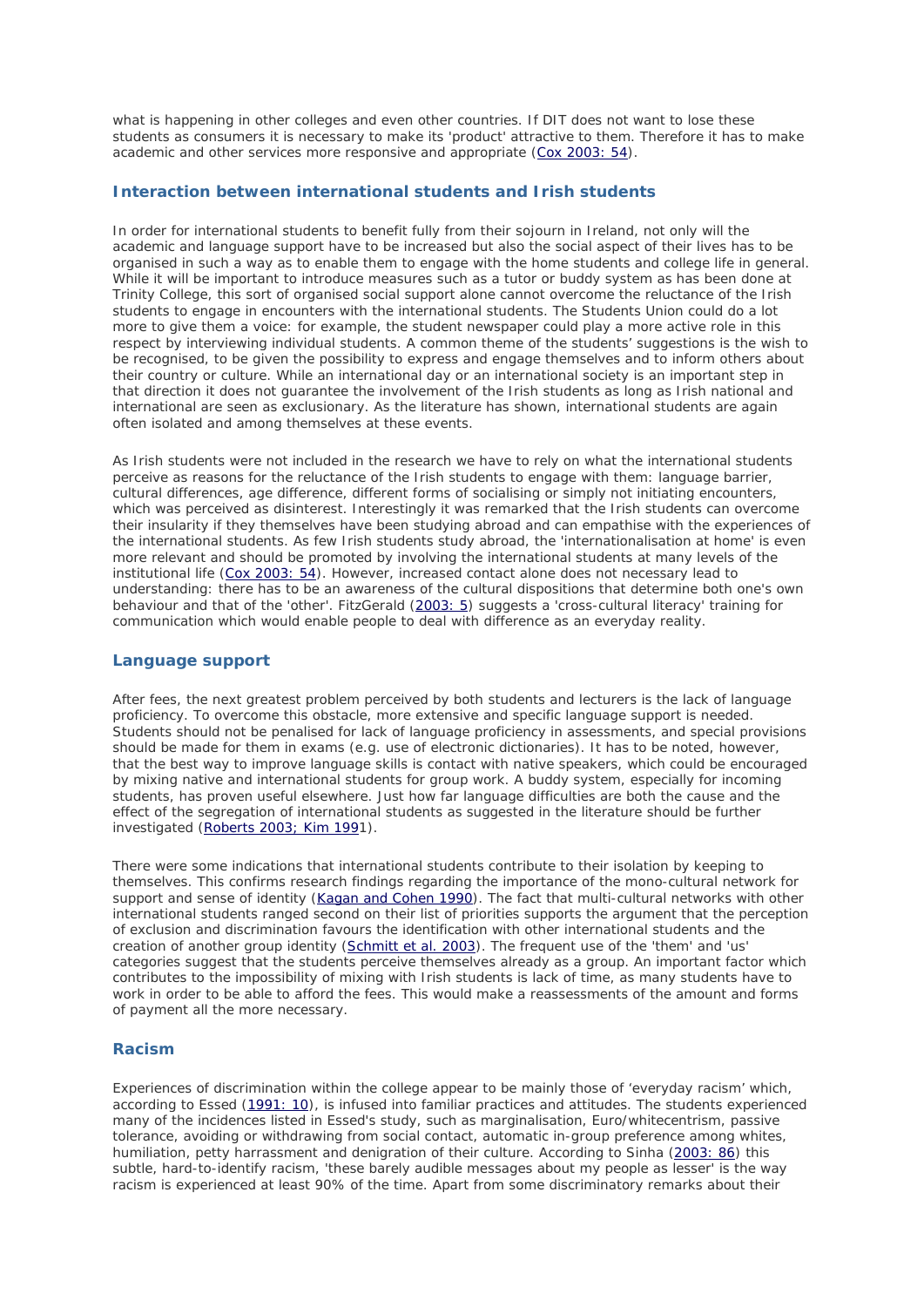culture of origin the most frequent complaint is about being ignored and overlooked. Being treated as if one was not there can imply that one should not be there. As all of the international students involved in the research were highly visible as 'non-whites' they could be immediately perceived as different and as a member of a minority. Because they do not belong they become the invisible 'other'.

This invisibility of the international students is evident also in the physical environment of the college: no visual representations of diversity in the building and in the DIT literature (except in the brochure of the faculty of science), no signs in foreign languages, no acknowledgement or celebration of other than Christian feast days, no food for religious minorities in the canteen, no prayer room for Muslims. This ignoring of the international students on the level of everyday personal interactions level corresponds with the lack of policies, structures and action on the institutional level in the college. This ranges from the lack of policy statements regarding the value of cultural diversity to lack of structures for representation of the internationals students and lack of complaints procedures in case of for racial harassment. DIT has yet to offer formal training for staff on interculturalism or antiracism.

Higher education should cater for a student population 'that is not only multicultural, but also multilingual and multiracial' [\(Arora 1995: 31\)](http://level3.dit.ie/html/issue2/schlepper/schlepper_refs.html#arora). In their Guidelines On Anti-Racism and Intercultural Training [\(2001\)](http://level3.dit.ie/html/issue2/schlepper/schlepper_refs.html#national), the National Consultative Committee on Racism and Interculturalism (NCCRI) argues that 'interculturalism suggests the acceptance not only of the principles of equality of rights, values and abilities but also the development of policies to promote interaction, collaboration and exchange with people of different cultures, ethnicity or religion living in the same territory'. And as Greene argues [\(2003: 6\)](http://level3.dit.ie/html/issue2/schlepper/schlepper_refs.html), being culturally mixed is not enough, we must change our attitudes and practices. The Higher Education Equality Unit [\(2002: 91\)](http://level3.dit.ie/html/issue2/schlepper/schlepper_refs.html) have made a number of recommendations for the creation of an intercultural campus that should be guided by a policy statement which incorporates interculturalism and antiracism, and includes a development of awareness of diversity issues through intercultural and antiracism training of staff on all levels.

# **Future research**

When a proper monitoring system is set up to find out exactly how many international students there are on which courses and from which countries, future samples could be more representative, and more conclusive results could be achieved about variables such as age, gender, religion, country of origin, background and length of stay. The sample should be expanded to include part-time and postgraduate students. A monitoring system should also include ethnic minorities students who are resident in Ireland, as the numbers of these students are bound to increase in future. Asylum seekers, if recognised as refugees, are eligible to free third-level education after three years and were found to have a strong educational background [\(Ward 2002: 33\)](http://level3.dit.ie/html/issue2/schlepper/schlepper_refs.html#ward). The majority of immigrant parents have high educational aspirations not only for themselves but also for their children [\(Keogh and Whyte 2003: 36\)](http://level3.dit.ie/html/issue2/schlepper/schlepper_refs.html#keogh). It would be interesting to find out which similarities and differences, and what relationships these students have with international students.

Future research should include an investigation into Irish students' attitudes towards international students to expand on the results of the only study so far [\(USI 2003\)](http://level3.dit.ie/html/issue2/schlepper/schlepper_refs.html#union). As there are few comparative studies, it would be advisable to apply the components of this study to both Irish and international students. To support the 'whole organisation approach' towards an intercultural campus, all levels of inhouse, administrative, managerial and teaching staff should be included in future studies.

# **Conclusion**

I would like to finish with the opinion of an Irish student – a voice that so far has been missing from this paper – who became aware of the challenges of a multicultural university after having spent a year in Finland:

There are boundaries and borders set up, by host students and by international students, that hinder their successful intercultural communication. What these boundaries are and how we can overcome them, I don't know. This task, I feel, is not only down to the individual but to the institutions that are encouraging multiculturalism…. Facilities need to be readily available within the university settings and time-tabling to enable these borders to break down. It is not merely enough to allow the students union to develop an international students society or to create a post for an international students officer. Creating a multicultural university is not only about increasing college places available to non-native students, or pumping more money into exchange programmes, although these are crucial factors. Development education between university staff and students needs to be addressed in accordance with issues of multiculturality and intercultural living. The key element in multiculturality is 'together', we can go on living in parallel worlds and cultures but learning from each other and communicating in a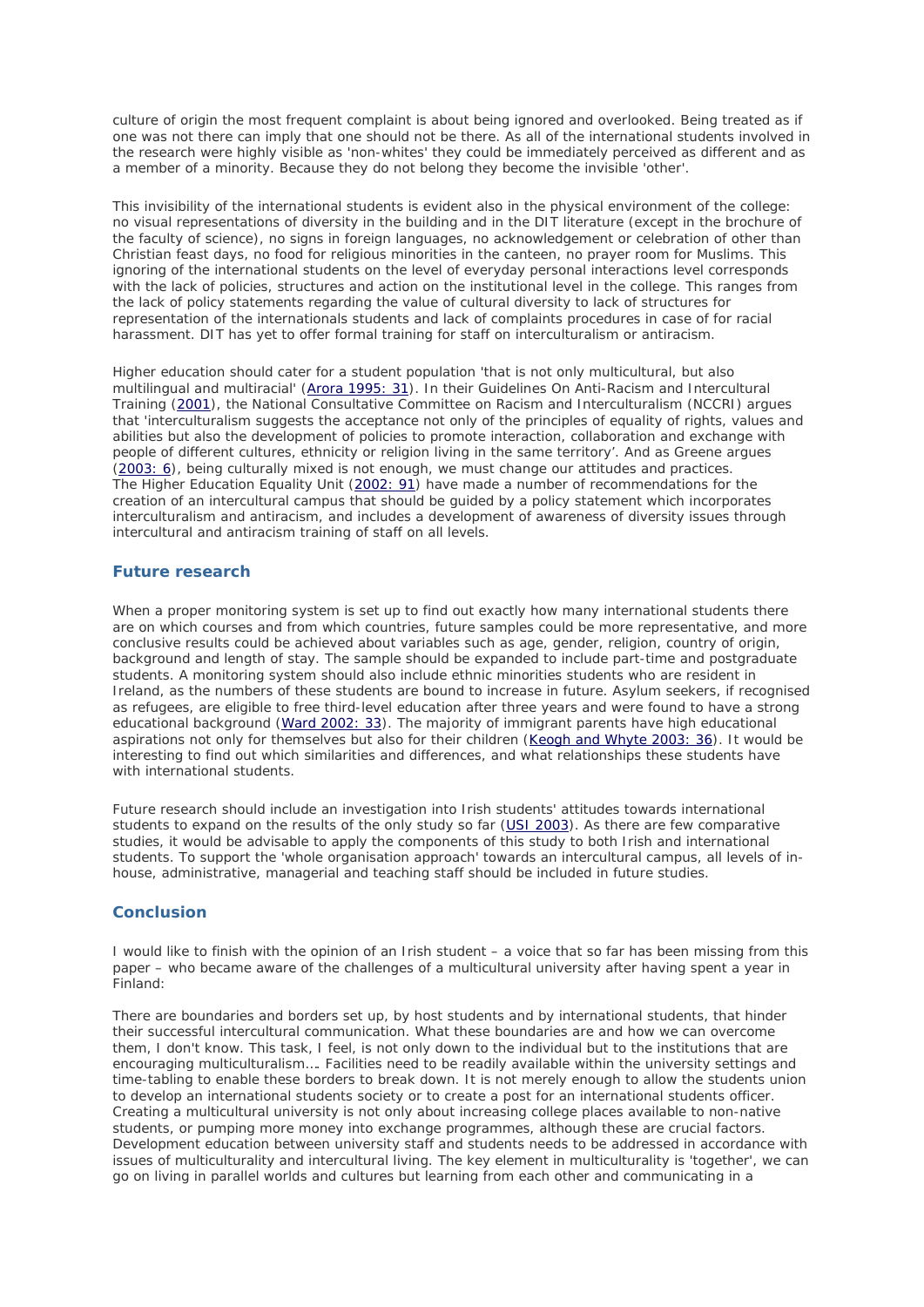multicultural set-up such as the university are crucial for the successful expansion of our globalised community.

#### **References**

**Alvesson, M. and Sköldberg, K., (2000)** Reflexive Methodology. New Vistas for Qualitative Research, *London: Sage.*

**Arora, R., (1995)** 'Experiences of ethnic minority students in higher education', in P. Cohen (ed.) For a Multicultural University, Working Paper no 3, *London: New Ethnicities Unit, University of East London.*

**Blume,G., (2002)** 'Die zweite Wahl', DIE ZEIT, 18 December.

**Brennan, D., (2003)** 'The university, multiculturalism and nursing', in R. Lentin (ed.) Working and Teaching in a Multicultural University, proceedings of a conference held in Trinity College Dublin. available online, [click here.](http://www.tcd.ie/Sociology/mphil/dwnl/teaching%2Bworking.pdf)

**Ní Chaiside, B., (2003)** 'An Irish student's experience of international student life in Finland', in R. Lentin (ed.) Working and Teaching in a Multicultural University, proceedings of a conference held in Trinity College Dublin. Available online, [click here.](http://www.tcd.ie/Sociology/mphil/dwnl/teaching%2Bworking.pdf)

**Cohen, P., (1995)** 'The crises of the western university', in P. Cohen (ed.) For a Multicultural University, Working Paper no 3, *London: New Ethnicities Unit, University of East London.*

**Cox, W. (2003)** 'Towards a multi-cultural Campus? An ICOS Perspective on some questions and issues', in R. Lentin (ed.) Working and Teaching in a Multicultural University, proceedings of a conference held in Trinity College Dublin, *Dublin, Trinity College Dublin.*

**Department of Education and Science (2000)** Learning For Life, White Paper on Adult Education, Dublin: Government Stationery Office. Available online, [click here.](http://www.education.ie/servlet/blobservlet/fe_adulted_wp.pdf)

**Donnellan, E., (2003)** 'Keeping medicine out of reach', The Irish Times, 23 August. Available online, [click here.](http://www.ireland.com/newspaper/newsfeatures/2003/0823/2721355770WK23DOCTORS.html)

**Elsey, B. and Kinnell, M., (1990)** 'Introduction', in M. Kinnell (ed.) The Learning Experience of Overseas Students *London: Open University Press.*

**Essed, P., (1991)** Understanding Everyday Racism, *London: Sage.*

**FitzGibbon M. (2003)** 'Interculturalism and diversity in higher education in Ireland', , in R. Lentin (ed.) Working and Teaching in a Multicultural University, proceedings of a conference held in Trinity College Dublin. Available online, [click here.](http://www.tcd.ie/Sociology/mphil/dwnl/teaching%2Bworking.pdf)

**Greene, S., (2003)** 'Welcome address', in R. Lentin (ed.) Working and Teaching in a Multicultural University, proceedings of a conference held in Trinity College Dublin. Available online, [click here.](http://www.tcd.ie/Sociology/mphil/dwnl/teaching%2Bworking.pdf)

**Higher Education Equality Unit, (2002)** Creating an Intercultural Campus, *Cork: HEEU.*

**Horan, T., (2003)** 'Trinity's neglectful treatment of International students' Trinity News, 20 February.

**Hughes, R., (2004)** 'Admission of failure', The Guardian, 22 January. Available online, [click here.](http://education.guardian.co.uk/tefl/story/0,5500,1128990,00.html)

**International Education Board Ireland (2003)** International Students in Ireland 2003. Current Status and Future Trends, *Dublin: IEBI*